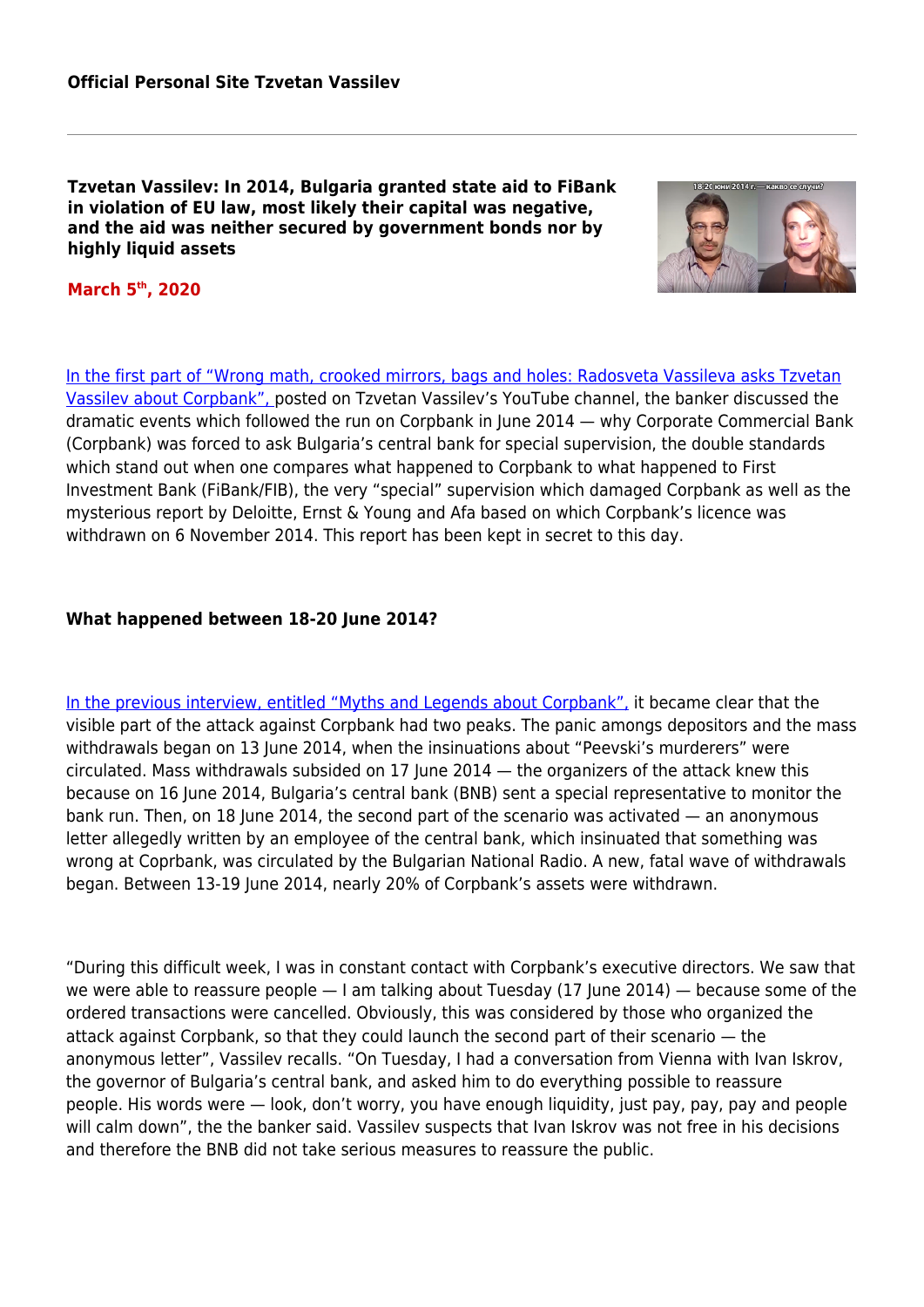Vassilev stressed that during the bank run around 30-40 million Leva were withdrawn in cash every day, but ordered transfers amounted to 300-400 million Leva per day. In his view, this pace of withdrawals meant that in addition to liquidity, the bank also needed institutions to reassure depositors.

# **Special supervision request**

Vassilev recalled that on Wednesday evening (18 June 2014), he received a call by Orlin Rusev, the Head of Corpbank's Executive Board and Executive Director of Corpbank, who demanded an urgent meeting with him because he himself had a meeting at Bulgaria's central bank earlier that day. Rusev traveled to Vienna with another employee of Corpbank about whom Tzvetan Vassilev subsequently found out that he had a warm relationship with Nelly Kordovska. Editor's note: Kordovska replaced Tsvetan Gunev as Head of Banking Supervision at the BNB in June 2014. [Subsequently, she became](https://www.transmedia.bg/2018/10/18/делото-за-конфликта-на-интереси-при-не/) [famous with the fact that she saved her deposit at Corpbank after working hours and after Corpbank](https://www.transmedia.bg/2018/10/18/делото-за-конфликта-на-интереси-при-не/) [had already asked to be placed under special supervision.](https://www.transmedia.bg/2018/10/18/делото-за-конфликта-на-интереси-при-не/) 

"They both seemed very worried, but I felt they were not sincere — something that I would have convinced myself of later", Vassilev explained. Orlin Rusev revealed that he talked to Dimitar Kostov (BNB Deputy Governor) who told him that "if Tzvetan wanted to save the bank, he had to put 1.5 billion Leva on the table". "This was unconditionally ridiculous as an offer. Moreover, I had never had such funds", stressed Vassilev. Editor's note: State aid was granted to FiBank in similar circumstances in June 2014 without such questions.

Moreover, Orlin Rusev, probably under the influence of Nelly Kordovksa and Dimitar Kostov, offered Tzvetan Vassilev to agree with the other shareholders that its management ask Bulgaria's central bank (BNB) for special supervision.

"Subsequently, it became clear what intent underlay this proposal because BNB's leadership fully obeyed the organizers of the attack. In their view, once the bank agreed for special supervision, nobody had the right to appeal the decisions of the BNB or challenge the actions of the special supervisors", Vassilev analyzed. Editor's Note: Corpbank's shareholders, management and depositors were not allowed to appeal the decision to withdraw Corpbank's license of 6 November 2014 in violation of case law of the European Court of Human Rights against Bulgaria. In addition, the special supervisors appointed by the BNB did not meet the criteria under the Credit Institutions Act. They took actions, which further damaged Corpbank.

"Then, I thought for a long time what we could do, if there was another solution. The alternative was to refuse to apply for special supervision and to continue to make payments, but at this pace of withdrawals, the liquidity would have ended within two days. This meant that after a "blockage", the bank could be declared bankrupt up to 7 days after payments were suspended. I then spoke to the second major shareholder (the State General Reserve Fund Oman) and we agreed that the only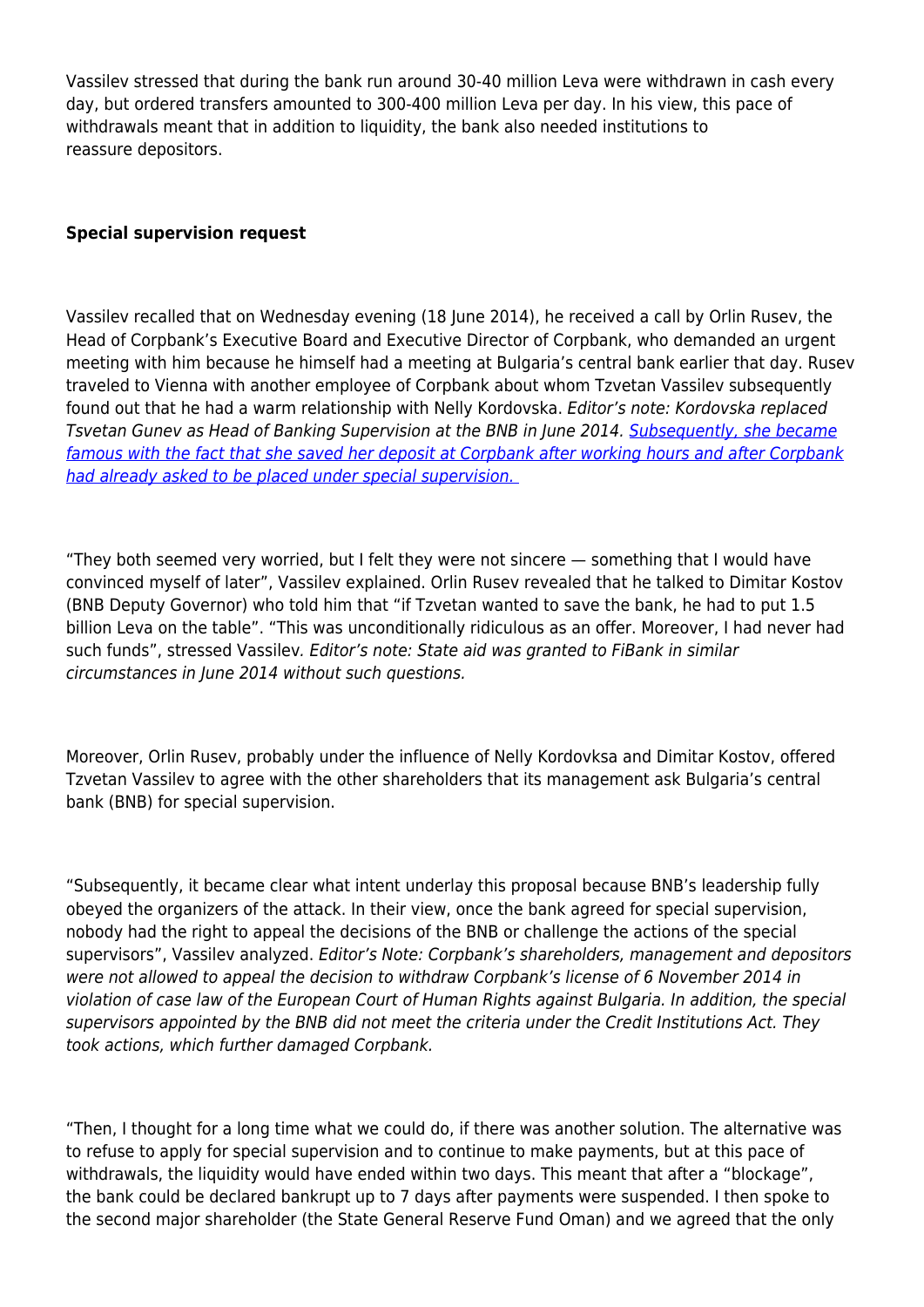solution in this situation was to request special supervision. In the meantime, the shareholders started urgent consultations on the possibilities for recapitalization and reestablishment of the bank's activity", Vassilev emphasized.

## **Corpbank and FIB — double standards and violations of EU law**

From a legal point of view, a bank with a liquidity crisis can be supported by liquidity whereas a bank with a capital shortage cannot. This was used by the organizers of the attack against Corpbank and their puppets at the BNB. According to Tzvetan Vassilev, the assessments were entirely subjective because it is known that Bulgaria asked the European Commission to approve state aid for the Bulgarian banking system, specifically referring to Corpbank and FIB. Editor's note: In the video, Radosveta Vassileva shows the press release by the European Commission dated 30 June 2014 which states that the European Commission has approved a state aid of 3.3 billion Bulgarian for Bulgarian banks. Corpbank and FIB are explicitly mentioned. It is said that they had been targeted by individuals. In "Myths and Legends about Corpbank", Tzvetan Vassilev already said that during the mass panic in June 2014, 14 Bulgarian banks stopped payments — a fact which the central bank continues to hide.

"Then it turned out that from this state aid intended for the banking system of Bulgaria, without any analysis of the assets and the capital of Fibank, state aid was only granted to FiBank in the amount of 1.2 billion Leva", Vassilev stressed. Editor's note: Experts claim that Corpbank needed 500 million Leva in state aid, much less than FIB. "Not only that, but the entire government [of Oresharski] and the BNB leadership publicly addressed depositors and said that FIB was stable, that the state stood behind it. We see clear dual standards here. Corpbank did not have this luck and how could it have this luck when the organizers of the attack did not organzie the attack to save the bank afterwards? They organized the attack to liquidate the bank", Vassilev summarized.

Vassilev claims that when they made a decision to grant state aid to FiBank, neither the BNB nor the government had any idea of the real state of FiBank, despite claiming how bad Corpbank was and how good FIB was. The only document on FiBank´s real state of affairs was the report from BNB´s latest check of 2012, which is many times worse than the conclusions of the last such BNB report on Corpbank, which was even more recent — from the summer of 2013.

"These are the double standards that have helped FiBank function to this day. We have taken the time to look at its official reports with all the contingencies for the period 2014-2019, and it turned out that FiBank has written off loans for 1.5 billion Leva for this period, which means that these loans were probably bad in 2014. In sum, FIB was given a chance to correct its situation — a chance which was not given to Corpbank", Vassilev explained.

"According to these reports, FiBank had a negative capital of over 600 million Leva in 2014, which means that it was not entitled to state aid. In addition, according to the applicable European directive, state aid must be secured by government bonds or highly liquid assets (precious metals, etc.). In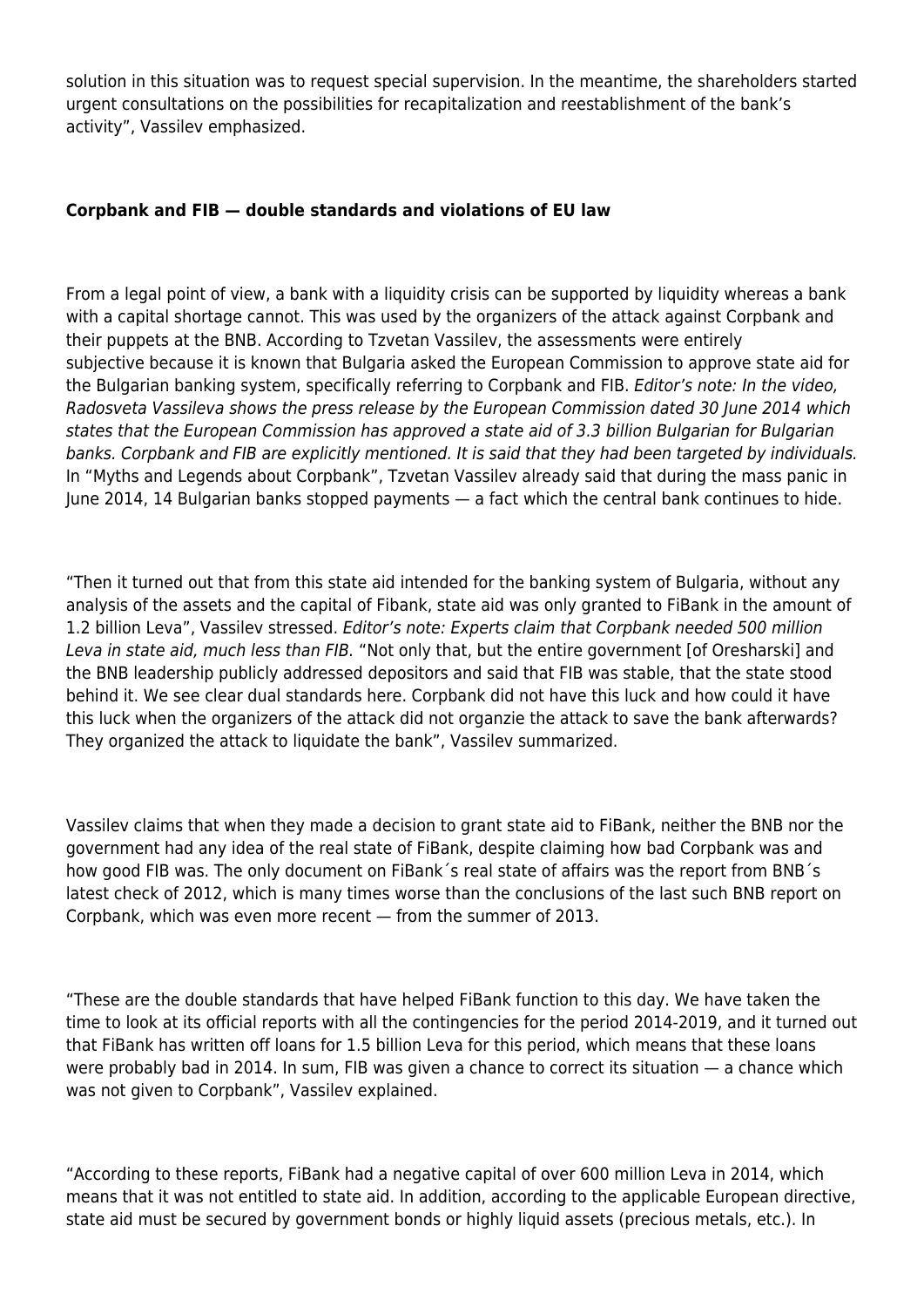violation of this part of the directive, FIB secured the state aid with credit claims", Vassilev explained.

"However, I continue to argue that the difference between the quality of FiBank´s assets and Corpbank is like the difference between Zaporozhets and Mercedes", Vassilev emphasized. Editor's Note: Zaporozhets was a basic car popular during communism.

### **Very "special" supervision**

Special supervision is not a winding-up procedure — its role is to rescue the supervised bank. Instead of implementing rescuing measures, the BNB-appointed supervisors (quaestors) implemented policies that damaged Corpbank (for example, they did not allow borrowers to repay loans with deposits at Corpbank for a long time) and focused on their personal interests — appointing relatives and friends with excessive salaries which did not exist in the bank prior to this, they stole the alcohol meant for receptions, they even took away private belongings of Tzvetan Vassilev.

"They were puppets, mere executors of BNB's policy. BNB, in turn, became the puppet of the organizers of the attack against Corpbank", the banker emphasized.

Vassilev pointed out that unlike the BNB and the special supervisors who did not take measures to bring Corpbank back on track, he had done everything possible to create conditions for restoring the bank's activity while ignoring his personal interest. The second largest shareholder after him, the State General Reserve Fund Oman, hired the consulting company EPIC to structure a proposal for recapitalization of the bank and to seek funding.

Vassilev made scandalous revelations: "This case is known, and the BNB´s attitude towards EPIC's representatives is known, too. One of EPIC´s representatives told me that he had to see Delyan Peevski at the Berlin Hotel. Obviously, Delyan Peevski led the process of "rebuilding" or rather winding up of Corpbank. In addition, the executive director of one of the funds, which had joined the consortium for the recapitalization of Corpbank, also said that he had to meet with Delyan Peevski to clarify some points".

"The recapitalization proposal which was handed to the government and the central bank included a basket of shares of the largest assets acquired by the SPVs funded by Corpbank , which were to be the collateral for Corpbank's recovery. We are talking about Vivacom, Dunarit, Petrol and others. This project was submitted to the then Minister of Finance Rumen Porozhanov. On this occasion, he met with the Chief Executive Officer of the State General Reserve Fund Oman during the annual session of the International Monetary Fund", Vassilev explained. Editor's Note: Porozhanov was a minister in the caretaker government of Georgi Bliznashki, appointed by then President Rosen Plevneliev.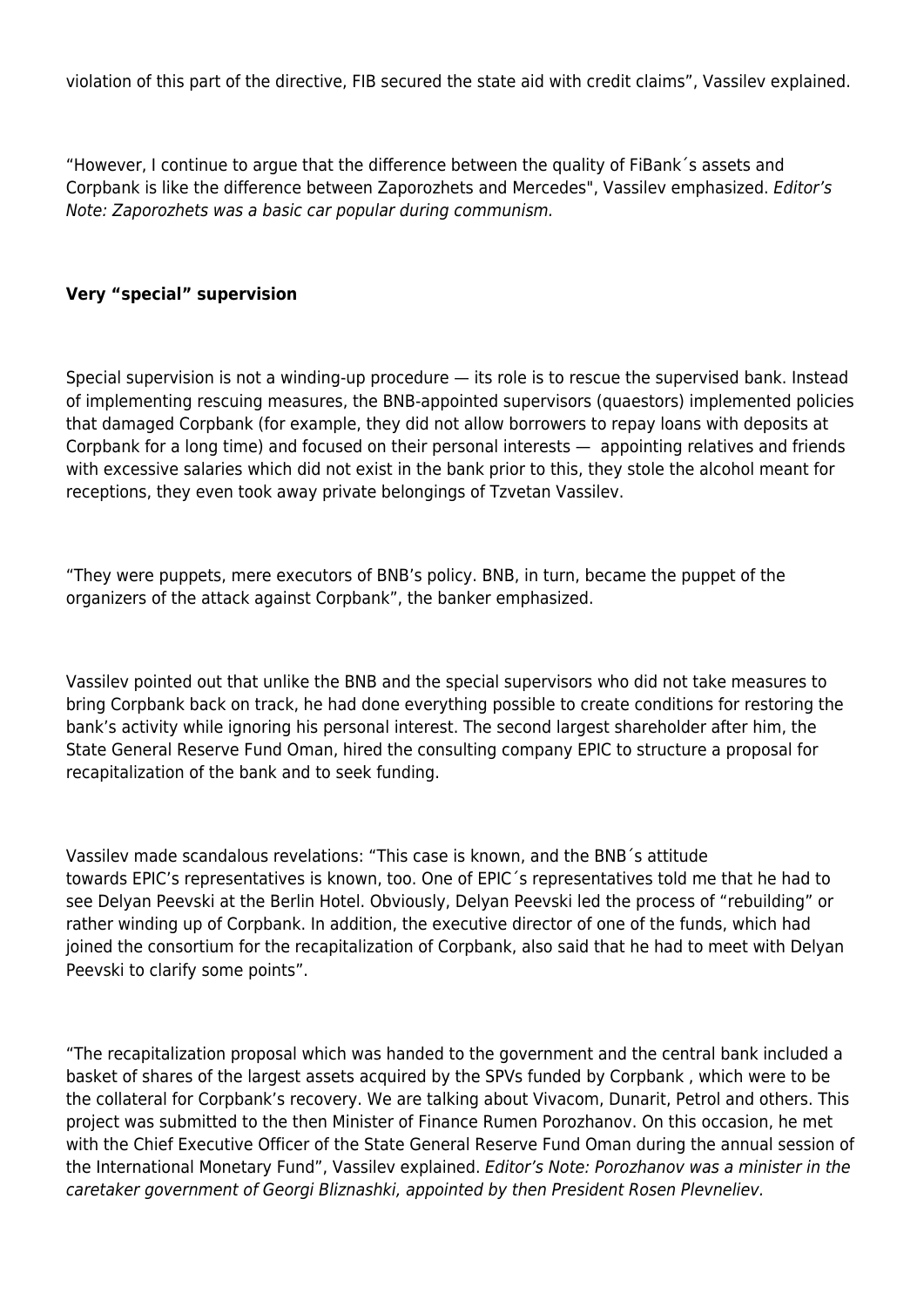In the end, the rescue plan did not materialize because the organizers of the attack against Corpbank planned its liquidation — they could not take anything if the bank recovered.

# **It is not an audit, it is not an asset quality review — on the basis of what report was Corpbank's license revoked on 6 November 2014?**

Corpbank's license was revoked on 6 November 2014 on the basis of a report signed by Deloitte, Ernst & Young and Afa, which the BNB and the government have been stubbornly hiding to this day. It was no accident that nobody was allowed to appeal the withdrawal of Corpbank's license, so that the content of the report could not be challenged.

In principle, a bank's license may be revoked if there is evidence of a capital shortfall in accordance with International Accounting Standards and the International Standards on Auditing. However, Corpbank neither has a yearly audit report for 2014 nor an audit report for the first half of 2014. Bulgaria's central bank and the government misinformed the general public that Deloitte, Ernst & Young and Afa audited Corpbank. Meanwhile, they misinformed the European Commission that the same document constituted an Asset Quality Review. These claims are mutually exclusive. In addition, the auditors themselves included this disclamer when they finally submitted their assignment (according to information leaked by the BNB to the media), thus emphasizing that the report was neither an audit nor an Asset Quality Review:

"In essence, we have provided consulting services. These services will not constitute an audit or a review or other engagement performed in accordance with the International Standards on Auditing or International Standards on Review Engagements. Accordingly, we will not express an opinion or any other form of assurance on accounting matters, financial statements or other financial information or internal controls as part of the services."

Moreover, to perform an asset quality review, a company should have a license for an independent evaluator. None of these companies had such a license. Meanwhile, the media of Delyan Peevski and Ivo Prokopiev spread ridiculous claims about "holes" in Corpbank and insinuated that the money was stolen. What kind of document did Deloitte, Afa and Ernst & Young submit to the central bank?

"The three companies were charged with a single task — to write off as much debt as possible, so that the bank could appear with a huge capital shortage. On the one hand, this served to justify the liquidation of the bank by the organizers of the attack. On the other hand, it served to present me in an extremely unfavorable light, as a person who was irresponsible, as well as to suggest to the public that this money was somewhere with me", the banker said.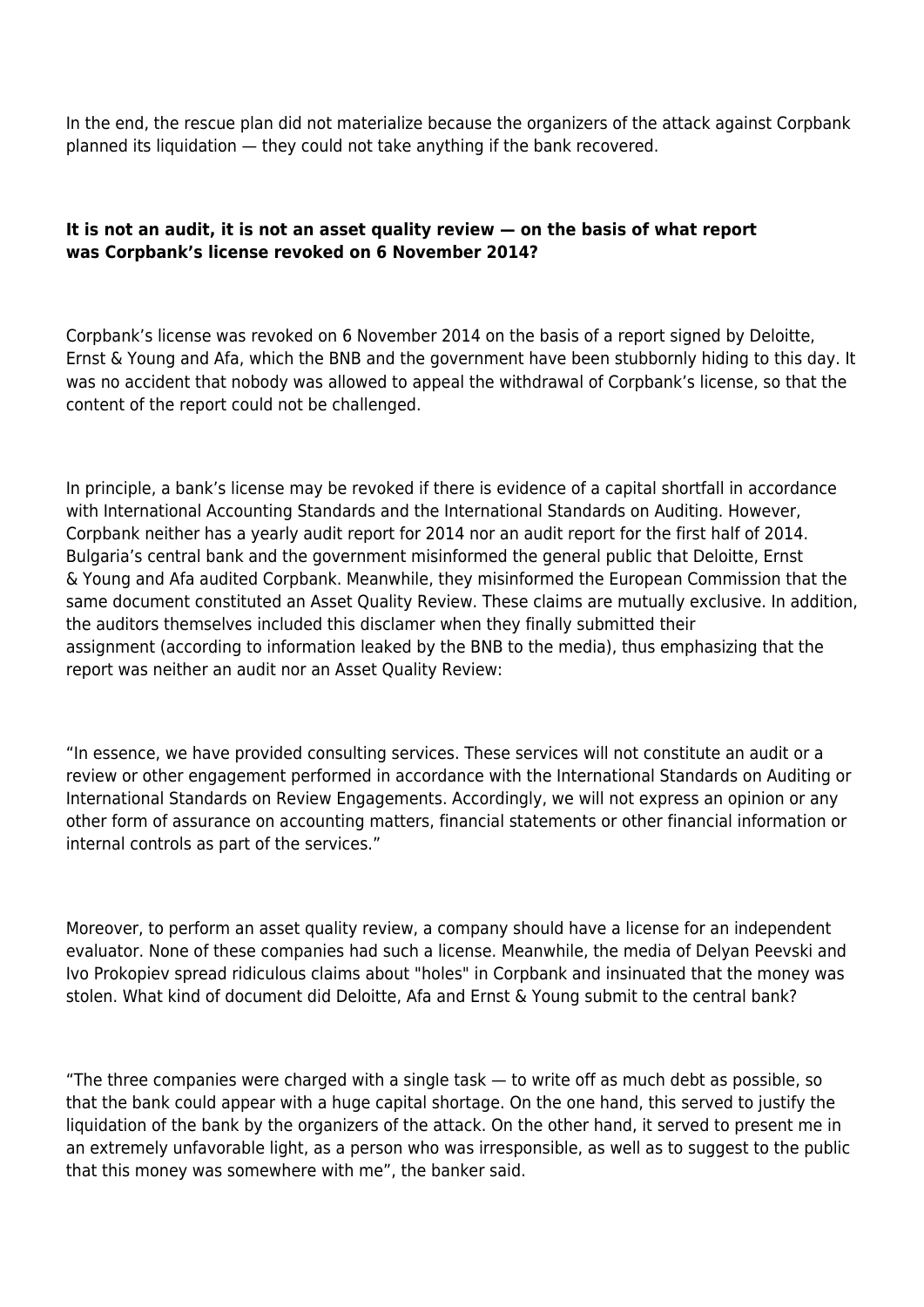"These companies, as far as I know, noted that the report could not be used for accounting purposes. Hence, this could not be an official audit of the bank. There is no way that these companies did not know that agreeing this was an audit could lead to serious lawsuits and consequences for them", Vassilev explained.

The banker pointed out that these companies formally applied the IFRS 9 standard, which in 2014 was not applied anywhere in the EU. Only now, in recent stress tests, has this application been made. But it is also essential in what context this standard is applied — Corpbank was surrounded by a malicious environment at the time and the "auditors" were obviously executing a political order. Tzvetan Vassilev is puzzled by the complete lack of communication between these auditors and the management and the credit inspectors at Corpbank who are familiar with the loan portfolio. He is also shocked that the auditors themselves hired a team from United Bulgarian Bank as a subcontractor.

Vassilev is also scandalized that in practice the "auditors" did not look at the assets of Corpbank. "When you go into a bank and know that it owns at least 43%, if not 77% of Vivacom (the other 34 % are subject to a more complex contract), and you don't ask where Vivacom is?. How come do you not evaluate Vivacom? You know that the bank is officially a majority shareholder in Petrol, but you don't care what the value of Petrol is? At that time, at the price they were trading at, the shares were making a market capitalization of 600 Leva. Obviously, no one intended to make an objective report", the banker contended.

## **Conflicts of interest of the "auditors" themselves**

Tzvetan Vassilev also presented new, frightening facts about the conflicts of interest of the auditors themselves. Most striking is the case of Sylvia Peneva, Deloitte's managing partner. [She became](https://www.paragraph22.bg/oditor-silviia-peneva-se-spasila-sus-srednoshtna-cesiia-za-25-mln-v-ktb/image/82871) [famous with her cessions at Corpbank](https://www.paragraph22.bg/oditor-silviia-peneva-se-spasila-sus-srednoshtna-cesiia-za-25-mln-v-ktb/image/82871) — on the one hand, she was hired by the special supervisors to write this report, but on the other hand, the same supervisors authorized her cession. Editor's Notes: The temporary supervisors allowed select people to save their deposits which were not subjected to the deposit guarantee scheme after Corpbank was closed through the so-called cessions exchanging deposit for debt and thus acquiring assets of Corpbank at discounted prices.

Deloitte was an auditor of Bulgartabac where Corpbank was a minority shareholder. In 2013/14, Corpbank's management had doubts that something was going wrong there as profits declined while exports increased. They asked Silviya Peneva for a meeting. She blushed. Tzvetan Vassilev suspects that Peneva concealed the syphoning off of Bulgartabac by Delyan Peevski through offshore accounts in Dubai. Her relationship with Peevski is further confirmed by the fact that after Corpbank's share at Vivacom was finally stolen, Deloitte became its auditor.

Afa also have a conflict of interest, as they are linked to Ivo Prokopiev, whose editions have been spreading absurdities and false information about Corpbank since 2009. Editor's Note: Prokopiev's Economedia persistently spread the lie that the State General Reserve Fund Oman was